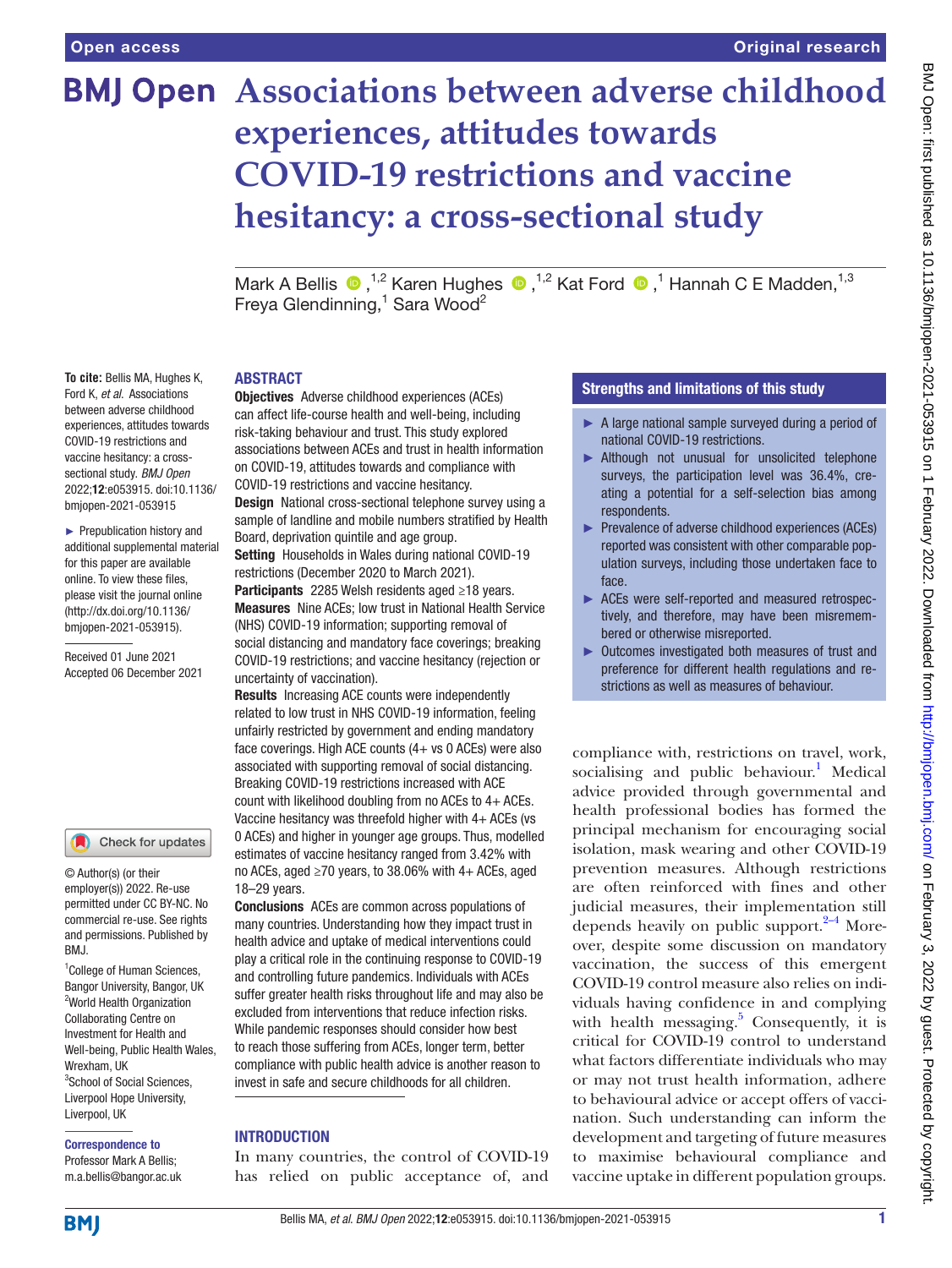Adverse childhood experiences (ACEs) include child maltreatment (physical, psychological, sexual and neglect) and other sources of chronic trauma in childhood, such as growing up in a household affected by domestic violence, substance use and other criminal justice problems.<sup>[6](#page-8-3)</sup> Multiple studies have shown strong relationships between experiencing more types of ACEs and the development of health-harming behaviours such as smoking, harmful alcohol use and illicit drug use, as well as increased involvement in antisocial behaviour and violence.<sup>78</sup> Although suffering ACEs is not deterministic, higher exposure to ACEs is related to a greater likelihood of developing chronic health conditions such as cancer, cardiovascular disease, type 2 diabetes and respiratory diseases.<sup>7 9–11</sup> Thus, individuals with ACEs may be at greater risks of COVID-19-related morbidity and mortality through higher vulnerability resulting from behaviours such as smoking<sup>[12](#page-8-5)</sup> and conditions such as obesity $^{13}$  and diabetes.<sup>14</sup> ACEs are also associated with substantive increases in poor mental health.<sup>715</sup> Moreover, more limited research suggests maltreatment during childhood may leave individuals with lower levels of trust including in health and other public services. $1617$  What is less well studied is whether a history of ACEs impacts compliance with advice and instruction from public health and healthcare systems. Around half of adults in Europe and North America have experienced at least one ACE with estimates suggesting around a quarter have suffered multiple ACEs.<sup>18</sup> Consequently, it is important to understand and address any impact of ACEs on compliance with COVID-19 controls in order to avoid repercussions both for the health of those with ACEs and for infection risks in their local communities.

Here, we examine relationships between a history of childhood adversity and current levels of trust in health systems information, support for and compliance with COVID-19 control restrictions, and intention to be COVID-19 vaccinated. We hypothesise that, independent of sociodemographics, exposure to more ACEs will be associated with less trust in health systems, lower support for governmental restrictions intended to control COVID-19 transmission and higher vaccination rejection rates (termed here vaccine hesitancy). We examine these relationships through a national anonymous telephone survey of adults in Wales. Finally, we explore how measures to influence public behaviour might better support those who have suffered ACEs with respect both to COVID-19 and preparing for other future pandemics.

## **METHODS**

#### Data collection

A national telephone survey of Welsh residents aged 18 years and over was conducted between December 2020 and March 2021. Although pilot data were collected on 15 December and 16 December, final survey data collection all occurred within a period of consistent national COVID-19 restrictions in Wales. Thus, a national BMJ Open: first published as 10.1136/bmijopen-2021-053915 on 1 February 2022. Downloaded from http://bmjopen.bmj.com/ on February 3, 2022 by guest. Protected by copyright BMJ Open: first published as 10.1136/bmjopen-2021-053915 on 1 February 2022. Downloaded from <http://bmjopen.bmj.com/> on February 3, 2022 by guest. Protected by copyright.

lockdown including orders to stay at home and mandatory closure of non-essential retail, hospitality sectors and gyms was established 20 December 2020 with relaxation of restrictions beginning predominantly from 13 March 2021.<sup>19</sup> Mixing of two households indoors was permitted for just 25 December 2020 but no data collection occurred on this day. A minimum target sample of 2000 was set to capture adequate individuals across ACE categories, with a minimum of 200 respondents in the highest ACEs category  $(4+)$ .<sup>17</sup> A professional market research company (MRC) was commissioned to undertake sampling and data collection. Landline and mobile telephone contacts were obtained from a commercial sample provider stratified by Welsh Health Board area, residential deprivation quintile (using Welsh Index of Multiple Deprivation  $(WIMD)^{20}$  $(WIMD)^{20}$  $(WIMD)^{20}$  and age group, to attain a sample broadly representative of the age, deprivation and geographical profile of the Welsh population.

Study inclusion criteria were Welsh resident aged 18 years or over and cognitive ability to participate in a telephone interview. Potential participants were given a verbal description of the study including its purpose and voluntary, anonymous and confidential nature. Participants were informed they could skip or decline questions, withdraw at any point and that a decision to stop would not affect their rights, health treatment or service provision. Informed consent was recorded using opt-in consent. A web address was provided to participants containing further study information and links to appropriate support services. All study materials were provided in English and Welsh and participants could complete the interview in either language. Telephone calls were made across all days of the week between the hours of 9:00– 21:00 hours on weekdays and 10:00–16:00 hours on weekends, and interviews took on average 20 min to complete.

Contact was made with 6763 individuals, of whom 98 (1.4%) were ineligible, 4062 (60.1%) declined and 2603 agreed to participate in the study. Of those who agreed, 277 did not meet the age quota in their area and 2326 completed the questionnaire, with 64.7% of respondents being female. Thus, the participation rate was 36.4% (2326/6388) of eligible individuals who met the quota sampling, or 34.9% (2326/6665) of all eligible participants. The sample used for analysis here was limited to participants who answered all questions of interest  $(N=2285)$ .

# Study questionnaire

The study questionnaire included questions on participant demographics, ACEs, health conditions, trust in information on COVID-19 from the National Health Service (NHS), and attitudes towards COVID-19 restrictions and vaccination. All measures were self-reported. The full questions and response options used to measure ACEs and the outcomes included in this study are provided in [online supplemental appendix table A1](https://dx.doi.org/10.1136/bmjopen-2021-053915).

Nine ACE types before the age of 18 years (physical, verbal and sexual abuse; parental separation; exposure to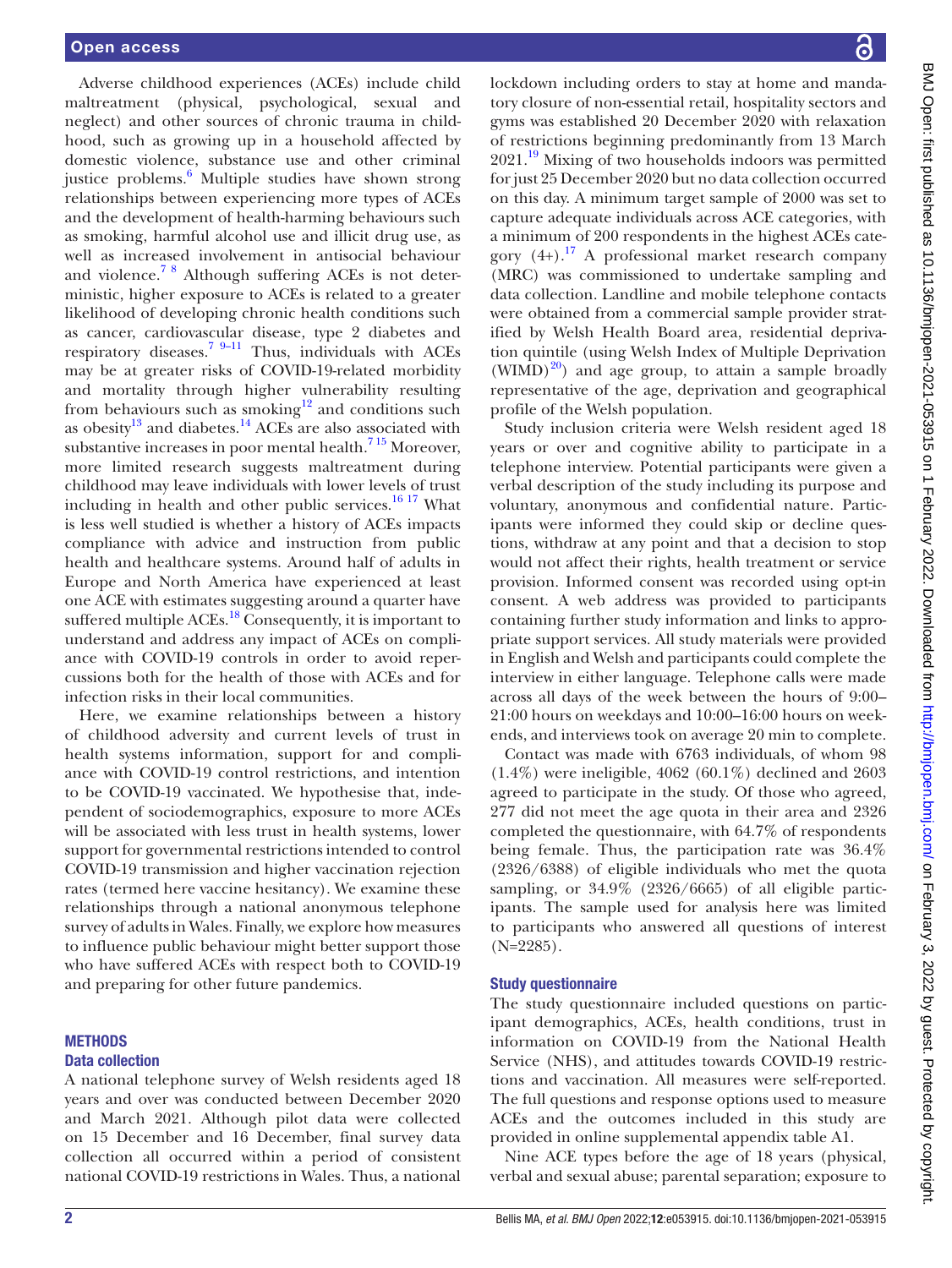domestic violence; and living with a household member with mental illness, alcohol abuse, drug abuse or who was incarcerated) were measured using an adapted version of the Centers for Disease Control and Prevention short ACE tool. $^{21}$  $^{21}$  $^{21}$  In line with international literature,<sup>[7](#page-8-4)</sup> responses to the nine ACE questions were used to calculate an ACE count (0 ACEs, 1 ACE, 2–3 ACEs, 4+ ACEs). Such categorisation has enabled: comparative examination of individuals exposed to lower, mid, and higher counts of ACEs; a more consistent approach to analyses between ACE studies; and combined analyses of find-ings from different studies.<sup>[7](#page-8-4)</sup> Low trust in NHS COVID-19 information was measured by a question asking how much participants would trust information on COVID-19 from the NHS (scale 0=not at all, 10=completely; low  $< 6$ ). Feeling unfairly restricted a lot by government was identified by a response of 'yes, a lot' to a question asking if, during the pandemic, participants felt they had been unfairly controlled by the national restrictions imposed by the government. Beliefs that mandatory face coverings should go and social distancing should end were measured with questions asking if face coverings in shops should continue to be a legal requirement (qualifying response 'no') and if social distancing should remain in place or be removed (qualifying response 'be removed'), respectively. Participants were asked if, during lockdown or local COVID-19 restrictions, they had always followed the advice, bent or broken the rules occasionally, or largely ignored the rules; those providing either of the latter two responses were categorised as break restrictions at least occasionally. Vaccine hesitancy was identified by responses of 'no' or 'unsure' to a question asking if participants would want to receive a COVID-19 vaccination. Participants were categorised as having had COVID-19 if they responded 'yes' to a question asking if they thought they have had, or currently have, coronavirus; and as having had a chronic disease if they reported having ever been told by a doctor or nurse that they had any of the following conditions: cancer, type 2 diabetes, heart disease (coronary heart disease, heart attack or stroke) or respiratory disease (chronic bronchitis, emphysema, chronic obstructive pulmonary disease, asthma).

Sex (male; female; other), ethnicity (self-defined using UK census categories) and postcode of residence were also collected. For the purposes of anonymity and consistent with previous studies, respondents' age was collected in 5-year age groups but combined into 10-year age categories (18–29, 30–39, 40–49, 50–59, 60–69, 70+) in order to ensure sufficient numbers in each category for analysis. Due to low levels in non-white categories, ethnicity was recategorised (white, other). Postcode was categorised into deprivation quintile by the MRC using the WIMD (1=least deprived to 5=most deprived).

# Statistical analysis

Statistical analyses used SPSS V.27. Cross-tabulations and  $\chi^2$  tests were used to measure relationships between outcome variables, and to examine initial relationships

between outcome variables and ACEs and other participant characteristics (age, sex, ethnicity, deprivation, COVID-19 infection and chronic disease). Independent associations between ACEs and outcomes were measured using logistic regression, controlling for other participant demographics. Having had COVID-19 was included in the model as it was hypothesised that individuals who report this may feel protected from the virus.<sup>22</sup> Similarly suffering from a chronic disease was included in the model as individuals with a chronic disease may feel more at risk of the virus. Finally, the estimated adjusted proportions (estimated marginal means; EMMs) reporting breaking restrictions at least occasionally and vaccine hesitancy in different ACE categories and age groups were generated from the final logistic regression models.

## Patient and public involvement

The study did not involve patients. Study findings are being made publicly available to participants and the general public through the production of study reports and open access journal articles. The study webpages provided contact details for the research team if any individual wished to directly request publications.

# RESULTS

Approximately half of participants reported having experienced no ACEs (51.86%) with proportions in the 1 ACE, 2–3 ACEs and 4+ ACE categories being 21.40%, 16.46%, and 10.28%, respectively. A breakdown of participant demographics by ACE count is shown in [online supple](https://dx.doi.org/10.1136/bmjopen-2021-053915)[mental appendix table A2.](https://dx.doi.org/10.1136/bmjopen-2021-053915) Respondents' views of having low trust in NHS COVID-19 information and being unfairly restricted a lot by government were associated with higher levels of favouring the immediate cessation of social distancing and mandatory face coverings, breaking restrictions and vaccine hesitancy ([table](#page-3-0) 1). For example, 42.11% of those reporting low trust in NHS COVID-19 information also reported vaccine hesitancy, compared with just 5.62% of those without such low trust.

# Low trust in NHS COVID-19 information

Individuals with higher ACE counts were more likely to have low trust in NHS COVID-19 information along with individuals from more deprived quintiles of residence [\(table](#page-4-0) 2). Other sociodemographics and a history of either chronic disease or COVID-19 infection were not significantly associated with low trust. When using logistic regression to control for confounding relationships, ACEs and deprivation were the only significant predictors of trust in NHS COVID-19 information [\(table](#page-5-0) 3).

# Unfairly restricted a lot by government

Just under 1 in 10 people reported feeling unfairly restricted [\(table](#page-3-0) 1). This rose with ACE count, with the proportion among those with four or more ACEs being more than twice as high as in those with none ([table](#page-4-0) 2). Younger individuals were also more likely to report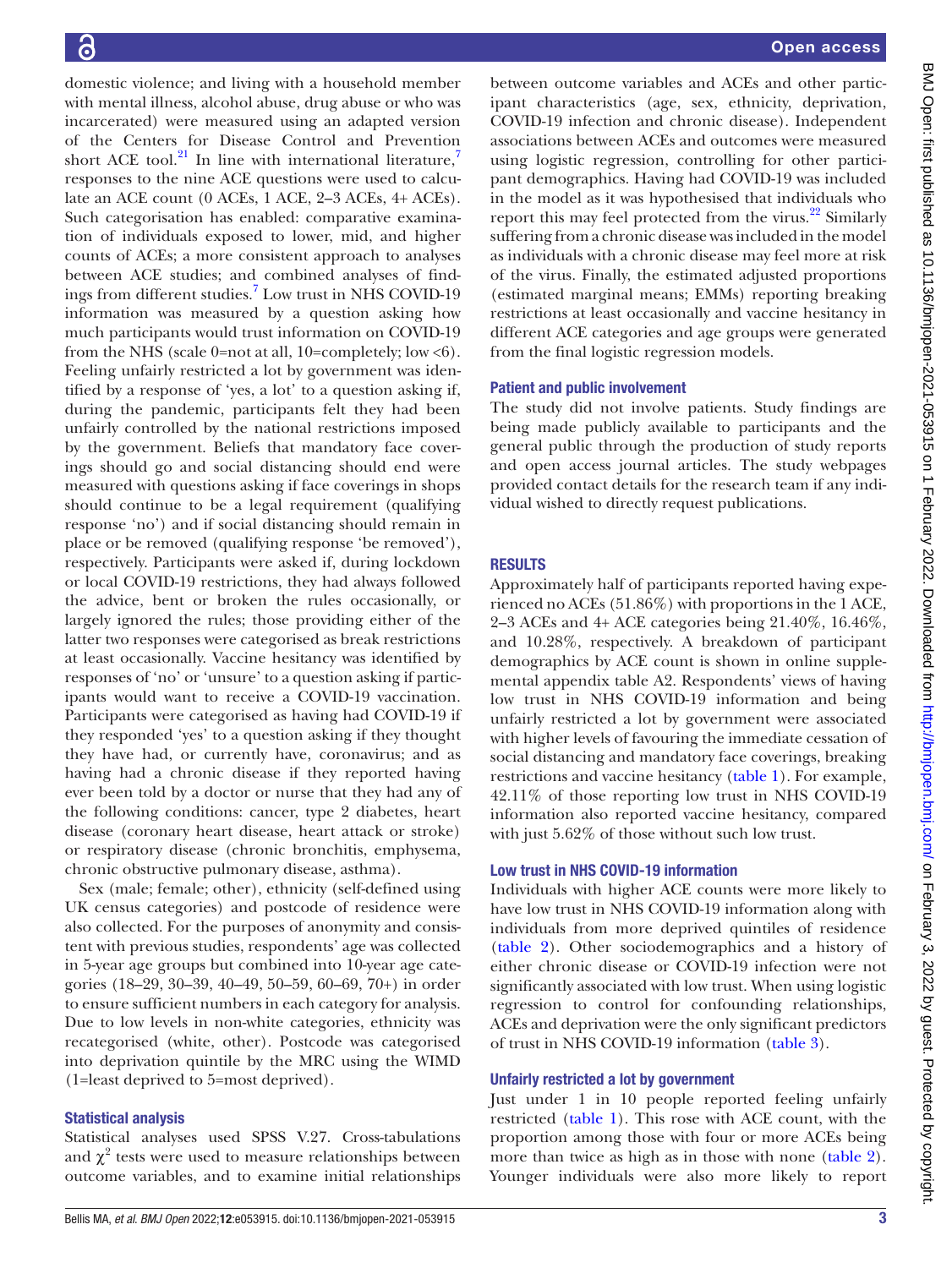<span id="page-3-0"></span>

| Table 1 Relationships between views on fairness of restrictions, trust in NHS COVID-19 information and support for |  |
|--------------------------------------------------------------------------------------------------------------------|--|
| COVID-19 control and vaccination measures                                                                          |  |

|                                   |         | Low trust in<br>NHS COVID-19 a lot by<br>information<br>(%) | <b>Unfairly</b><br>restricted<br>government<br>$(\%)$ | <b>Social</b><br>distancing<br>should end<br>$(\%)$ | <b>Mandatory face</b><br>coverings should at least<br>go $(\%)$ | <b>Break restrictions</b><br>occasionally (%) | <b>Vaccine</b><br>hesitancy $(\% )$ |
|-----------------------------------|---------|-------------------------------------------------------------|-------------------------------------------------------|-----------------------------------------------------|-----------------------------------------------------------------|-----------------------------------------------|-------------------------------------|
| All $(n=2285)$                    |         | 5.82                                                        | 9.41                                                  | 5.91                                                | 5.82                                                            | 25.86                                         | 7.75                                |
| Low trust in                      | No      |                                                             | 7.81                                                  | 4.51                                                | 4.32                                                            | 24.86                                         | 5.62                                |
| NHS COVID-19<br>information       | Yes     |                                                             | 35.34                                                 | 28.57                                               | 30.08                                                           | 42.11                                         | 42.11                               |
|                                   | $X^2$   |                                                             | 111.387                                               | 130.480                                             | 151.552                                                         | 19.426                                        | 233.296                             |
|                                   | P value |                                                             | < 0.001                                               | < 0.001                                             | < 0.001                                                         | < 0.001                                       | < 0.001                             |
| Unfairly                          | $No*$   | 4.15                                                        |                                                       | 3.91                                                | 3.77                                                            | 24.40                                         | 5.80                                |
| restricted a lot by<br>government | Yes     | 21.86                                                       |                                                       | 25.12                                               | 25.58                                                           | 40.00                                         | 26.51                               |
|                                   | $X^2$   | 111.387                                                     |                                                       | 157.517                                             | 169.061                                                         | 24.732                                        | 116,950                             |
|                                   | P value | < 0.001                                                     |                                                       | < 0.001                                             | < 0.001                                                         | < 0.001                                       | < 0.001                             |

See [online supplemental appendix table A1](https://dx.doi.org/10.1136/bmjopen-2021-053915) for full wording of all questions and classification of responses.

\*Includes those who responded 'yes, a little'.

NHS, National Health Service.

feeling unfairly restricted, along with those who were resident in more deprived quintiles and those who reported having had COVID-19 [\(table](#page-4-0) 2). When using logistic regression, independent relationships between feeling unfairly restricted and increasing ACE count remained, although differences between the no ACE and one ACE categories failed to reach significance. Logistic regression showed younger age and being male were also significantly related to feeling unfairly restricted [\(table](#page-5-0) 3).

## Social distancing should end

Supporting the removal of social distancing increased more than threefold from those with no ACEs to those with four or more [\(table](#page-4-0) 2). Ending social distancing was also significantly more supported by those who were younger and male. Ethnicity, deprivation, or having had COVID-19 or a chronic disease were not significantly associated with support for ending social distancing. Using logistic regression, having more ACEs was still significantly associated with favouring ending social distancing but only having four or more ACEs remained significantly different from no ACEs [\(table](#page-5-0) 3). Those aged 60 years or over were significantly less likely to support ending social distancing (compared with those aged 18–29 years) with males also substantially more likely than females to support social distancing ending ([table](#page-5-0) 3).

## Mandatory face coverings should go

Support for ending mandatory face coverings increased fourfold between those with no ACEs and those with four or more ACEs ([table](#page-4-0) 2). Younger individuals, those resident in more deprived quintiles, males and those who had not had a chronic disease were more likely to support mandatory face coverings ending. In logistic regression, ACE counts continued to show a positive relationship with support for ending mandatory face coverings. This was

significant even with a single ACE compared with those with no ACEs [\(table](#page-5-0) 3). Younger ages, being male and not having had a chronic disease remained significantly associated with ending mandatory face covering measures. However, differences by age were only significant between the 18–29 years and 60+ years groups ([table](#page-5-0) 3).

# Break restrictions at least occasionally

Overall, around one in four respondents broke COVID-19 restrictions at least occasionally ([table](#page-3-0) 1). In bivariate analyses, proportions having broken restrictions increased with ACE count and decreased with age but were not significantly related to deprivation, sex or ethnicity. Those who reported having already had COVID-19 and those without a history of chronic disease were more likely to have broken restrictions ([table](#page-4-0) 2). When controlling for relationships between variables, breaking restrictions remained strongly related to ACE count with the likelihood of such behaviours being twice as high in those with four or more ACEs compared with those with none [\(table](#page-5-0) 3). Breaking restrictions also remained significantly associated with younger ages and not having suffered from a chronic disease, with deprivation also marginally significant (with less restriction breaking in the most deprived quintile; [table](#page-5-0) 3).

# Vaccine hesitancy

Around 1 in 13 individuals surveyed reported vaccine hesitancy [\(table](#page-3-0) 1). However, this increased around fourfold between those with no ACEs and those with four or more ([table](#page-4-0) 2). Younger age groups were also more likely to report vaccine hesitancy along with those living in more deprived quintiles, those of other than white ethnicity and those who had already had COVID-19 ([table](#page-4-0) 2). Applying logistic regression, having more ACEs remained significantly associated with vaccine hesitancy, although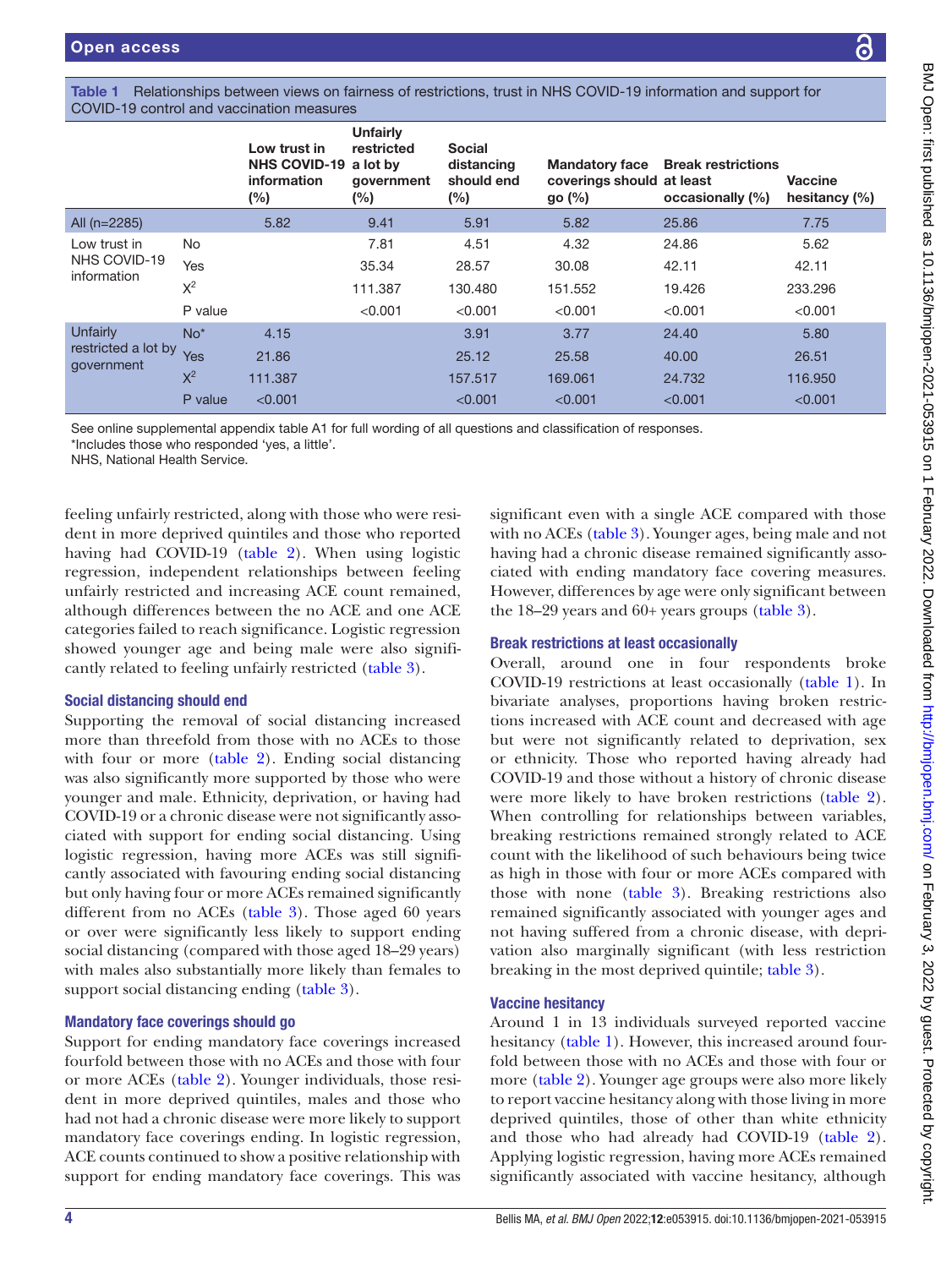<span id="page-4-0"></span>Table 2 Adverse childhood experiences (ACEs), sociodemographics, other individual characteristics and associations with compliance with, trust in and support for COVID-19 control measures

|                  |                | n    | Low trust in<br><b>NHS</b><br>COVID-19<br>information<br>(%) | <b>Unfairly</b><br>restricted<br>a lot by<br>government $(\%)$ $(\%)$ | <b>Social</b><br>distancing<br>should end | <b>Mandatory</b><br>face coverings at least<br>should go (%) | <b>Break</b><br>restrictions<br>occasionally (%) | <b>Vaccine</b><br>hesitancy<br>(%) |
|------------------|----------------|------|--------------------------------------------------------------|-----------------------------------------------------------------------|-------------------------------------------|--------------------------------------------------------------|--------------------------------------------------|------------------------------------|
| <b>ACE count</b> | $\mathbf 0$    | 1185 | 4.05                                                         | 7.26                                                                  | 4.39                                      | 3.46                                                         | 20.93                                            | 4.98                               |
|                  | $\mathbf{1}$   | 489  | 5.73                                                         | 8.59                                                                  | 5.73                                      | 6.34                                                         | 28.02                                            | 7.16                               |
|                  | $2 - 3$        | 376  | 7.45                                                         | 12.23                                                                 | 5.59                                      | 7.45                                                         | 31.12                                            | 10.11                              |
|                  | $4+$           | 235  | 12.34                                                        | 17.45                                                                 | 14.47                                     | 14.04                                                        | 37.87                                            | 19.15                              |
|                  | $X^2$          |      | 26.817                                                       | 28.154                                                                | 35.999                                    | 43.081                                                       | 39.321                                           | 58.625                             |
|                  | P value        |      | < 0.001                                                      | < 0.001                                                               | < 0.001                                   | < 0.001                                                      | < 0.001                                          | < 0.001                            |
| Age              | $18 - 29$      | 174  | 6.90                                                         | 16.09                                                                 | 10.92                                     | 9.77                                                         | 47.70                                            | 18.39                              |
| (years)          | $30 - 39$      | 239  | 7.11                                                         | 12.97                                                                 | 9.21                                      | 12.97                                                        | 35.98                                            | 15.90                              |
|                  | $40 - 49$      | 371  | 6.20                                                         | 10.78                                                                 | 9.16                                      | 8.89                                                         | 28.84                                            | 9.16                               |
|                  | $50 - 59$      | 543  | 5.16                                                         | 9.21                                                                  | 6.45                                      | 5.16                                                         | 26.34                                            | 7.00                               |
|                  | 60-69          | 447  | 4.70                                                         | 7.83                                                                  | 3.13                                      | 3.36                                                         | 23.04                                            | 4.70                               |
|                  | $70+$          | 511  | 6.26                                                         | 6.07                                                                  | 2.15                                      | 1.76                                                         | 13.50                                            | 2.74                               |
|                  | $\mathsf{X}^2$ |      | 2.839                                                        | 21.525                                                                | 39.054                                    | 54.389                                                       | 100.389                                          | 75.027                             |
|                  | P value        |      | 0.725                                                        | 0.001                                                                 | < 0.001                                   | < 0.001                                                      | < 0.001                                          | < 0.001                            |
| Deprivation      | Least 1        | 495  | 4.44                                                         | 9.29                                                                  | 4.65                                      | 4.24                                                         | 26.67                                            | 4.44                               |
| quintile         | $\overline{2}$ | 509  | 3.73                                                         | 5.70                                                                  | 4.13                                      | 4.32                                                         | 26.13                                            | 5.50                               |
|                  | 3              | 490  | 5.10                                                         | 8.16                                                                  | 6.33                                      | 5.51                                                         | 28.37                                            | 7.76                               |
|                  | $\overline{4}$ | 437  | 8.70                                                         | 11.67                                                                 | 7.55                                      | 6.86                                                         | 25.63                                            | 9.84                               |
|                  | Most 5         | 354  | 8.19                                                         | 13.84                                                                 | 7.63                                      | 9.32                                                         | 21.19                                            | 12.99                              |
|                  | $X^2$          |      | 16.440                                                       | 19.909                                                                | 8.485                                     | 13.207                                                       | 5.838                                            | 27.466                             |
|                  | P value        |      | 0.002                                                        | 0.001                                                                 | 0.075                                     | 0.010                                                        | 0.212                                            | < 0.001                            |
| Sex              | Male           | 806  | 6.95                                                         | 10.67                                                                 | 7.69                                      | 8.06                                                         | 27.79                                            | 8.56                               |
|                  | Female         | 1479 | 5.21                                                         | 8.72                                                                  | 4.94                                      | 4.60                                                         | 24.81                                            | 7.30                               |
|                  | $\mathsf{X}^2$ |      | 2.887                                                        | 2.322                                                                 | 7.131                                     | 11.438                                                       | 2.412                                            | 1.156                              |
|                  | P value        |      | 0.089                                                        | 0.128                                                                 | 0.008                                     | 0.001                                                        | 0.120                                            | 0.282                              |
| Ethnicity        | White          | 2254 | 5.77                                                         | 9.36                                                                  | 5.90                                      | 5.81                                                         | 25.87                                            | 7.59                               |
|                  | Other          | 31   | 9.68                                                         | 12.90                                                                 | 6.45                                      | 6.45                                                         | 25.81                                            | 19.35                              |
|                  | $X^2$          |      | 0.853                                                        | 0.450                                                                 | 0.017                                     | 0.023                                                        | 0.000                                            | 5.926                              |
|                  | P value        |      | 0.356                                                        | 0.502                                                                 | 0.897                                     | 0.880                                                        | 0.994                                            | 0.015                              |
| Had              | No             | 1837 | 5.50                                                         | 8.49                                                                  | 5.50                                      | 5.39                                                         | 24.39                                            | 6.80                               |
| COVID-19*        | Yes            | 448  | 7.14                                                         | 13.17                                                                 | 7.59                                      | 7.59                                                         | 31.92                                            | 11.61                              |
|                  | $\mathsf{X}^2$ |      | 1.777                                                        | 9.245                                                                 | 2.833                                     | 3.180                                                        | 10.656                                           | 11.625                             |
|                  | P value        |      | 0.182                                                        | 0.002                                                                 | 0.092                                     | 0.075                                                        | 0.001                                            | 0.001                              |
| Chronic          | <b>No</b>      | 1488 | 5.51                                                         | 9.68                                                                  | 6.45                                      | 7.06                                                         | 29.50                                            | 8.40                               |
| disease†         | Yes            | 797  | 6.40                                                         | 8.91                                                                  | 4.89                                      | 3.51                                                         | 19.07                                            | 6.52                               |
|                  | $X^2$          |      | 0.747                                                        | 0.360                                                                 | 2.267                                     | 11.887                                                       | 29.452                                           | 2.556                              |
|                  | P value        |      | 0.387                                                        | 0.548                                                                 | 0.132                                     | 0.001                                                        | < 0.001                                          | 0.110                              |

\*Having had COVID-19 was self-reported, see the Methods section.

†Chronic diseases included cancer, type II diabetes, heart disease and respiratory diseases, see the Methods section for details. Full wording of all questions is provided in [online supplemental appendix table A1](https://dx.doi.org/10.1136/bmjopen-2021-053915).

NHS, National Health Service.

the difference between the no ACEs and one ACE category was not significant. Younger age remained strongly related to vaccine hesitancy along with being resident in

more deprived quintiles. Ethnicity was not significantly related to vaccine hesitancy once ACEs, age and deprivation had been accounted for [\(table](#page-5-0) 3).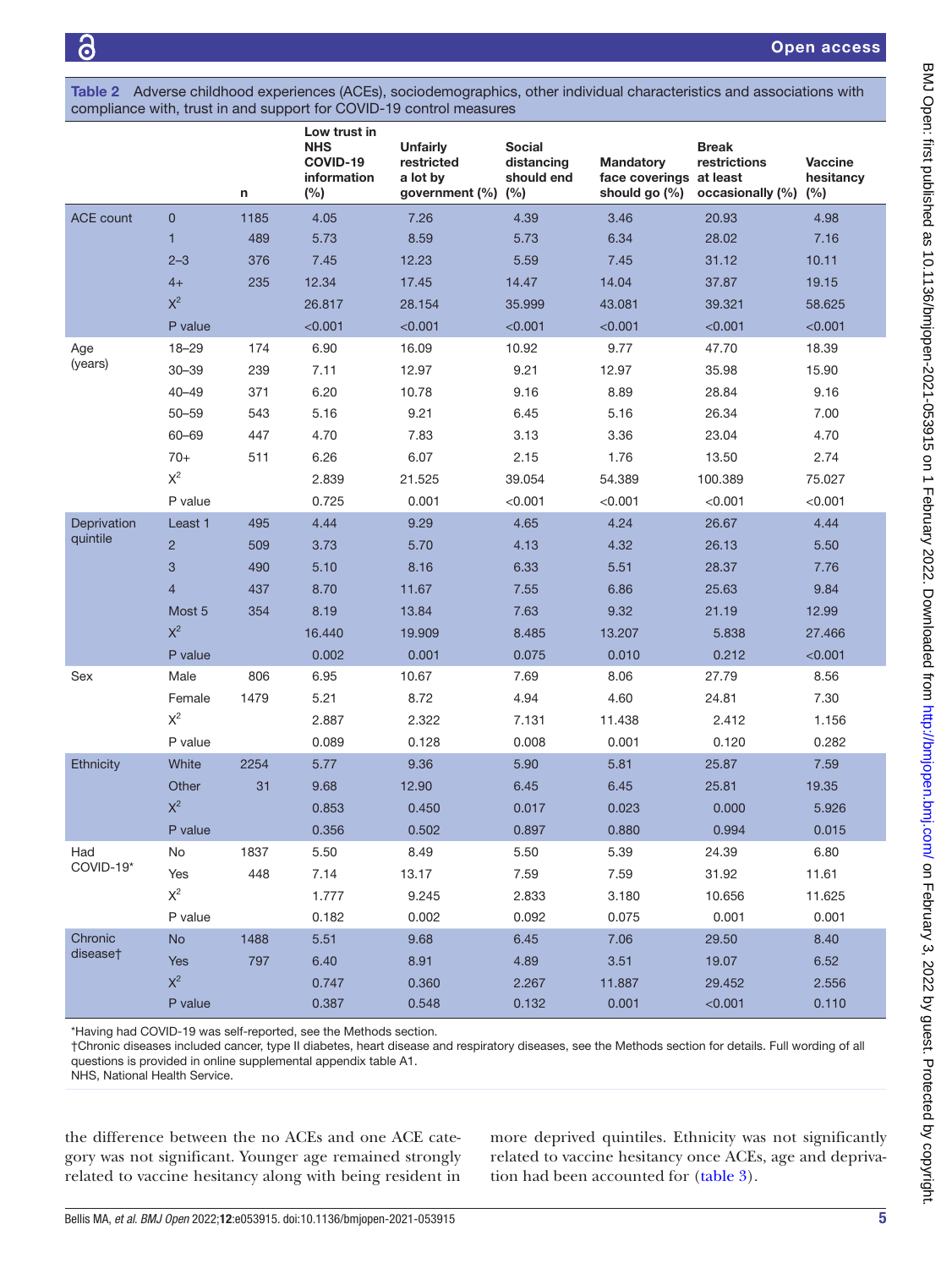| Table 3                               |                    |            | compliance with, trust in and support for COVID-19 control                            |         |            |                               | measures       |            |                              |         |            |                          |            |            | Logistic regression analysis of relationships between adverse childhood experiences (ACEs), sociodemographics and other individual characteristics and    |          |            |                   |                |
|---------------------------------------|--------------------|------------|---------------------------------------------------------------------------------------|---------|------------|-------------------------------|----------------|------------|------------------------------|---------|------------|--------------------------|------------|------------|-----------------------------------------------------------------------------------------------------------------------------------------------------------|----------|------------|-------------------|----------------|
|                                       |                    |            | COVID-19 information<br>Low trust in NHS                                              |         | government | Unfairly restricted           | a lot by       |            | Social distancing should end |         | should go  | Mandatory face coverings |            |            | Break restrictions at least<br>occasionally                                                                                                               |          |            | Vaccine hesitancy |                |
|                                       |                    | <b>AOR</b> | 95% Cls                                                                               | P value | <b>AOR</b> | 95% Cls                       | <b>P</b> value | <b>AOR</b> | 95% Cls                      | P value | <b>AOR</b> | <b>as</b><br>95%         | value<br>Δ | <b>AOR</b> | ő<br>95%                                                                                                                                                  | P value  | <b>AOR</b> | 95% Cls           | <b>P</b> value |
| ACE count                             | $\circ$            | Ref        |                                                                                       | 0.001   | Ref        |                               | 0.002          | Ref        |                              | 0.001   | Ref        |                          | 0.001      | Ref        |                                                                                                                                                           | $-0.001$ | Ref        |                   | 0.007          |
|                                       |                    | 1.46       | 0.90 to 2.37                                                                          | 0.123   | 1.13       | $\overline{ }$<br>0.76 to 1.6 | 0.549          | 1.22       | 0.76 to 1.98                 | 0.410   | 1.80       | 1.10 to 2.94             | 0.019      | 1.34       | 1.05 to 1.73                                                                                                                                              | 0.020    | 1.29       | 0.83 to 2.02      | 0.254          |
|                                       | $2 - 3$            | 1.82       | 1.11 to 2.99                                                                          | 0.017   | 1.50       | 1.02 to 2.21                  | 0.042          | $-1.01$    | 0.60 to 1.72                 | 0.963   | 1.76       | 1.06 to 2.93             | 0.029      | 1.48       | 1.13 to 1.94                                                                                                                                              | 0.004    | 1.56       | 1.01 to 2.43      | 0.047          |
|                                       | $rac{1}{4}$        | 3.22       | 1.94 to 5.36                                                                          | 0.001   | 2.19       | S<br>1.44 to 3.3              | 0.007          | 2.89       | 1.79 to 4.68                 | 0.007   | 3.57       | 2.14 to 5.94             | 0.007      | 2.01       | 1.47 to 2.76                                                                                                                                              | 50.001   | 3.11       | 2.00 to 4.82      | $-0.001$       |
| Age                                   | $18 - 29$          | Ref        |                                                                                       | 0.819   | Ref        |                               | 0.112          | Ref        |                              | 0.001   | Ref        |                          | 0.001      | Ref        |                                                                                                                                                           | 0.001    | Ref        |                   | 0.001          |
| (years)                               | $30 - 39$          | 1.05       | 0.48 to 2.30                                                                          | 0.897   | 0.78       | 0.44 to 1.37                  | 0.378          | 0.88       | 0.45 to 1.71                 | 0.706   | 1.51       | 0.79 to 2.88             | 0.214      | 0.66       | 0.44 to 0.98                                                                                                                                              | 0.041    | 0.82       | 0.48 to 1.40      | 0.465          |
|                                       | 40-49              | 1.08       | 0.52 to 2.24                                                                          | 0.847   | 0.71       | $\circ$<br>$0.41$ to $1.2$    | 0.198          | 0.96       | $0.52$ to $1.77$             | 0.900   | 1.13       | 0.60 to 2.14             | 0.702      | 0.49       | 0.34 to 0.72                                                                                                                                              | 0.001    | 0.51       | 0.30 to 0.88      | 0.015          |
|                                       | 50-59              | 0.92       | $0.45$ to $1.88$                                                                      | 0.819   | 0.63       | 5<br>0.38 to 1.0              | 0.074          | 0.67       | 0.37 to 1.23                 | 0.197   | 0.67       | $0.35$ to $1.27$         | 0.219      | 0.44       | 0.31 to 0.63                                                                                                                                              | < 0.001  | 0.41       | 0.24 to 0.69      | 0.001          |
|                                       | $60 - 69$          | 0.89       | $0.42$ to $1.89$                                                                      | 0.753   | 0.55       | ဖ<br>0.32 to 0.9              | 0.034          | 0.32       | 0.15 to 0.66                 | 0.002   | 0.46       | 0.22 to 0.96             | 0.038      | 0.38       | 0.26 to 0.56                                                                                                                                              | 0.001    | 0.29       | 0.16 to 0.53      | 0.001          |
|                                       | $70+$              | 1.29       | 0.62 to 2.69                                                                          | 0.495   | 0.45       | တ<br>$0.25$ to $0.7$          | 0.006          | 0.23       | 0.10 to 0.50                 | &0.001  | 0.27       | 0.11 to 0.64             | 0.003      | 0.22       | 0.15 to 0.34                                                                                                                                              | 0.001    | 0.18       | 0.09 to 0.36      | $-0.001$       |
| Deprivation                           | Least <sub>1</sub> | Ref        |                                                                                       | 0.024   | Ref        |                               | 0.012          | Ref        |                              | 0.275   | Ref        |                          | 0.157      | Ref        |                                                                                                                                                           | 0.031    | Ref        |                   | 0.010          |
| quintile                              | $\mathbf{z}$       | 0.82       | 0.43 to 1.53                                                                          | 0.527   | 0.59       | ဖ<br>$0.36$ to $0.9$          | 0.034          | 0.87       | 0.47 to 1.61                 | 0.664   | 1.04       | 0.56 to 1.94             | 0.903      | 1.01       | 0.75 to 1.34                                                                                                                                              | 0.970    | 1.30       | 0.73 to 2.34      | 0.375          |
|                                       | က                  | 1.14       | 0.63 to 2.06                                                                          | 0.666   | 0.84       | 0.54 to 1.32                  | 0.451          | 1.36       | $0.77$ to $2.39$             | 0.285   | 1.28       | 0.71 to 2.34             | 0.413      | $-1.07$    | 0.80 to 1.43                                                                                                                                              | 0.631    | 1.76       | 1.01 to 3.05      | 0.046          |
|                                       | 4                  | 1.87       | 1.08 to 3.24                                                                          | 0.026   | 1.19       | 0.77 to 1.82                  | 0.433          | 1.54       | 0.88 to 2.71                 | 0.131   | 1.56       | 0.86 to 2.81             | 0.143      | 0.89       | 0.66 to 1.21                                                                                                                                              | 0.468    | 2.09       | $1.21$ to 3.61    | 0.008          |
|                                       | Most 5             | 1.64       | 0.91 to 2.95                                                                          | 0.100   | 1.33       | 0.85 to 2.07                  | 0.209          | 1.36       | 0.75 to 2.46                 | 0.318   | 1.91       | 1.06 to 3.45             | 0.033      | 0.64       | 0.45 to 0.89                                                                                                                                              | 0.009    | 2.44       | 1.41 to 4.23      | 0.001          |
| $Sex^*$                               | Male               | 1.42       | 0.99 to 2.04                                                                          | 0.059   | 1.35       | 1.01 to 1.82                  | 0.044          | 1.89       | 1.32 to 2.72                 | 0.001   | 2.29       | 1.59 to 3.31             | 0.001      | 1.28       | 1.05 to 1.57                                                                                                                                              | 0.016    | 1.37       | $0.99$ to $1.91$  | 0.060          |
| Ethnicity*                            | Other              | 1.44       | 0.42 to 4.93                                                                          | 0.559   | 1.00       | 0.34 to 2.94                  | 1.000          | 0.70       | 0.16 to 3.00                 | 0.626   | 0.63       | 0.14 to 2.73             | 0.534      | 0.70       | 0.30 to 1.61                                                                                                                                              | 0.395    | 1.78       | 0.69 to 4.56      | 0.230          |
| COVID-19*1<br><b>D</b> <sup>8</sup> H | Yes                | 1.18       | 0.77 to 1.81                                                                          | 0.443   | 1.37       | 0.99 to 1.91                  | 0.058          | 1.07       | 0.71 to 1.63                 | 0.745   | 1.04       | 0.66 to 1.55             | 0.949      | 1.22       | 0.96 to 1.54                                                                                                                                              | 0.104    | 1.33       | $0.93$ to $1.90$  | 0.121          |
| disease*‡<br>Chronic                  | Yes                | 1.07       | 0.73 to 1.58                                                                          | 0.722   | 0.99       | Q<br>0.72 to 1.3              | 0.958          | 0.92       | 0.61 to 1.38                 | 0.691   | 0.55       | 0.35 to 0.87             | 0.010      | 0.68       | 0.54 to 0.85                                                                                                                                              | 0.001    | 0.94       | $0.65$ to $1.35$  | 0.731          |
| i<br>H                                | JOON NO            |            | "Reference categories for sex, ethnicity, had COVID-19 and chronic disease were femal |         |            |                               |                |            |                              |         |            |                          |            |            | e, white, not had COVID-19 and not had a chronic disease respectively. Full wording of all questions is provided in online supplemental appendix table A1 |          |            |                   |                |

†Having had COVID-19 was self-reported, see the Methods section.<br>‡Chronic diseases induded cancer, type II diabetes, heart disease and respiratory diseases, see the Methods section for details.<br>AOR, adjusted odds ratio; NH †Having had COVID-19 was self-reported, see the Methods section.

‡Chronic diseases included cancer, type II diabetes, heart disease and respiratory diseases, see the Methods section for details.

AOR, adjusted odds ratio; NHS, National Health Service.

<span id="page-5-0"></span>6 Bellis MA, *et al*. *BMJ Open* 2022;12:e053915. doi:10.1136/bmjopen-2021-053915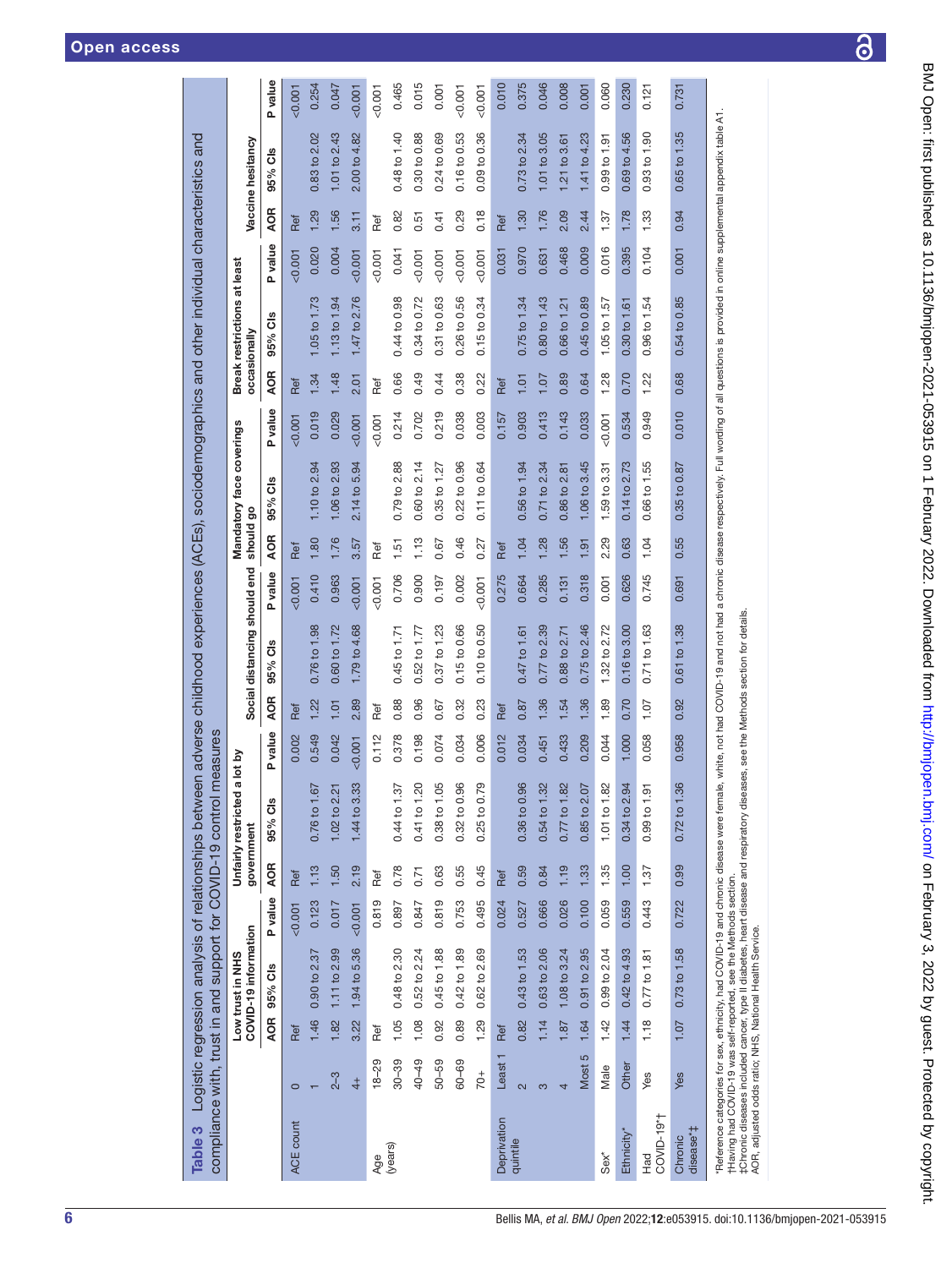



<span id="page-6-0"></span>Figure 1 Adjusted mean percentage of individuals having broken COVID-19 restrictions at least occasionally, by age and adverse childhood experience (ACE) count.

For breaking restrictions and vaccine hesitancy we also generated estimated levels (EMMs) in order to provide absolute measures of prevalence of breaking restrictions and vaccine hesitancy by ACE and age categories (figures [1 and 2](#page-6-0)). For having broken restrictions at least occasionally, estimated levels ranged from 10.67% (95% CIs  $6.72\%$  to  $16.53\%$ ) in those aged  $70+$  years with no ACEs to 51.95% (95% CIs 38.34% to 65.27%) in those aged 18–29 years with four or more ACEs [\(figure](#page-6-0) 1). Similarly for vaccine hesitancy, levels ranged from 3.42% (95% CIs 1.66% to 6.93%, no ACEs, aged 70+ years) to 38.06% (95% CIs 24.08% to 54.35%, 4+ ACEs, aged 18–29 years; [figure](#page-6-1) 2). Within any single age group, ACE count contributed to a steep increase in predicted breaking of restrictions and vaccine hesitancy. For instance, for vaccine hesitancy, in those aged 30–39 years, there was a rise from 13.95% (95% CIs 7.83% to 23.62%) in those with no ACEs to 33.48% (95% CIs 20.75% to 49.18%) in those with four or more [\(figure](#page-6-1) 2). CIs for all data points are provided in [online supplemental appendix table A3](https://dx.doi.org/10.1136/bmjopen-2021-053915).

### **DISCUSSION**

Voluntary compliance with public health advice has played a central role in reducing the viral transmission of COVID-19. In this study, approximately a quarter of participants admitted to at least occasionally breaking



<span id="page-6-1"></span>Figure 2 Adjusted mean percentage of individuals with vaccine hesitancy, by age and adverse childhood experience (ACE) count.

## Open access

the rules ([table](#page-3-0) 1) while a minority supported immediately ending social distancing and face coverings (5.91% and 5.82% respectively; [table](#page-3-0) 1); regulations in place at the time of this study.<sup>19</sup> Critically, 7.75% of individuals would not immediately agree to a COVID-19 vaccination. Vaccine hesitancy, as well as breaking or ending current restrictions, were related to sociodemographics with younger age groups in particular reporting more restriction breaking and higher vaccine hesitancy [\(table](#page-4-0) 2, figures [1 and 2\)](#page-6-0). As reported elsewhere, males were also more likely to break restrictions and favour an end to those in place ([table](#page-5-0)  $3^{3}$ .<sup>323</sup> Lower trust in NHS COVID-19 information and feeling unfairly restricted by government were also related to vaccine hesitancy and restriction breaking [\(table](#page-3-0) 1). However, while interrelations between trust in public bodies and compliance with guidance has been studied elsewhere,  $2^{24}$  far less attention has paid to the life-course factors that may contribute to lower trust in health and state systems and potential rejection of related regulations and medical interventions.

Critically, most individuals surveyed, including those with ACEs, supported and followed COVID-19 restrictions ([table](#page-4-0) 2, [figure](#page-6-0) 1). However, results identify individuals with a history of childhood adversity having less trust in NHS COVID-19 information and being more likely to favour removal of control measures ([tables](#page-4-0) 2 [and 3](#page-4-0)). Lower trust in NHS COVID-19 information tripled between those with no ACEs and those with four or more and feeling unfairly restricted by government more than doubled ([table](#page-4-0) 2). Such increases are consistent with other findings here that individuals with four or more ACEs were two times more likely to break restrictions at least occasionally compared with those with no ACEs when controlling for relationships with sociodemographic factors and history of COVID-19 infection or chronic disease [\(table](#page-5-0) 3). Studies elsewhere suggest individuals with ACEs are more likely to have developmental and behavioural factors that increase the risk of ill health across the life-course; $25$  potentially leaving them more susceptible to infection and ill health from COVID-19 (eg, through smoking, cancer).[7 12 26](#page-8-4) Consequently, understanding why individuals with ACEs may be more likely to reject virus control measures is vital to protecting their health.

A number of outcomes previously associated with exposure to ACEs may contribute to links between greater ACE exposure and lower compliance with and support for COVID-19 interventions. Higher ACEs are associated with lower acceptance of delayed gratification with greater preference for short-term returns at the expense of potentially greater return in the longer term. $2728$  ACEs have also been associated with lower prosocial behaviours and sense of belonging,  $1729$  although such effects are not well studied in adults, nor whether they affect consideration of how personal behaviour may impact the wellbeing of others in local communities. However, a history of ACEs is known to be associated with other anti-social behaviours, including violence.<sup>[7](#page-8-4)</sup> Higher exposure to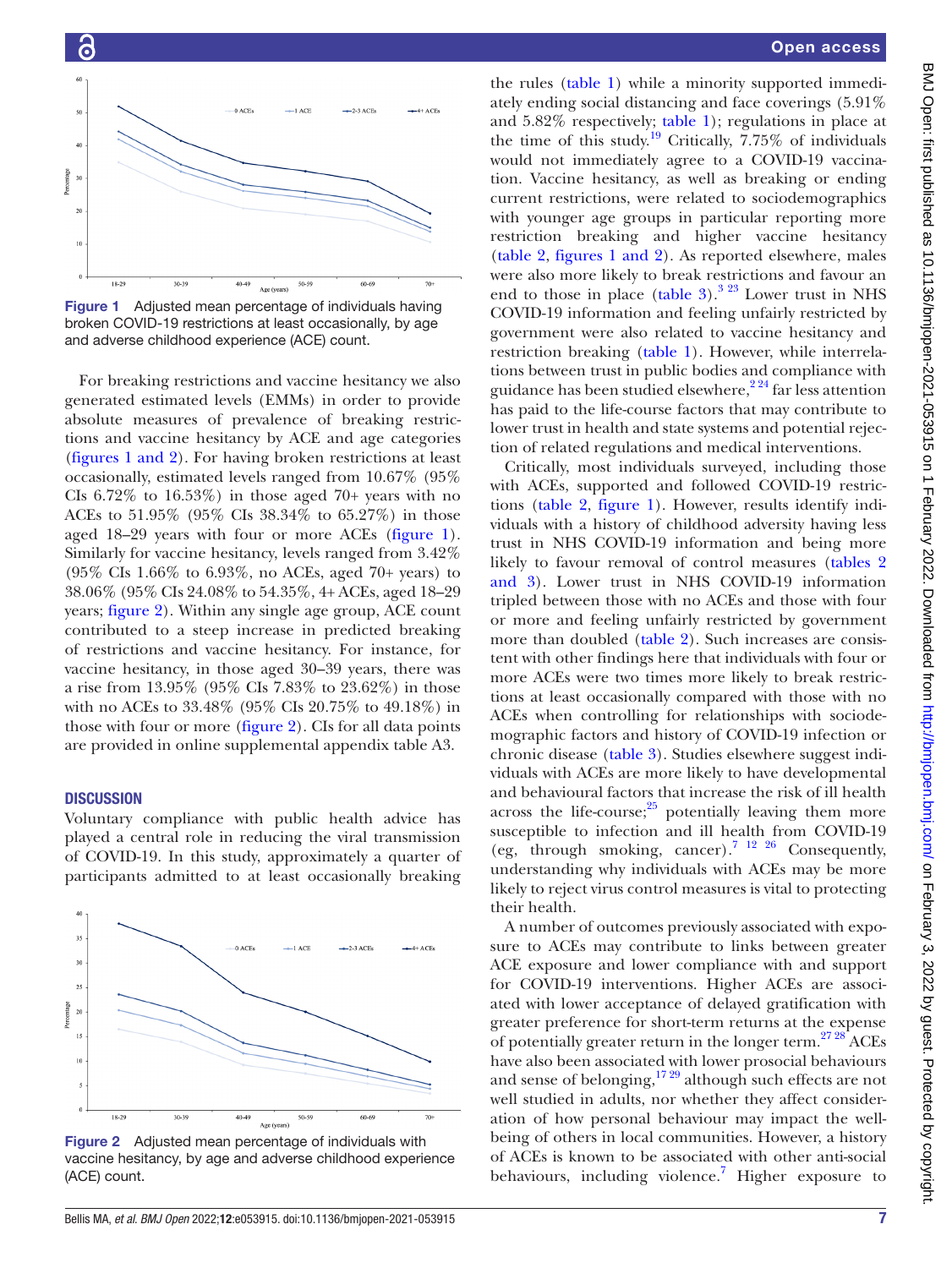ACEs is also associated with poorer mental well-being and alcohol and drug use  $18$  with the latter especially having known associations with the adoption of wider risk-related behaviours.<sup>30 31</sup> Finally, ACEs have been associated with having lower trust both in other individuals and public services, $161732$  a finding consistent with results here whereby lower trust in COVID-19 information from the NHS increased from 4.05% with no ACE to 12.34% in those with four or more [\(table](#page-4-0) 2).

With vaccination at the centre of COVID-19 control strategies going forward, higher levels of vaccine hesitancy in those with more ACEs is an important consideration. In those aged 18–29 years, modelled vaccine hesitancy more than doubled from an estimated 16.52% in those with no ACEs to 38.06% in those with four or more ([figure](#page-6-0) 1, [online supplemental appendix table A3](https://dx.doi.org/10.1136/bmjopen-2021-053915)). In this study 48.14% of individuals had at least one ACE and 10.28% had four or more. Such figures are consistent with those reported in other studies (eg, England, $33$ ) USA,<sup>[9](#page-8-12)</sup> New Zealand<sup>34</sup>) suggesting that ACEs are a feature of the life-course of a substantive proportion of the population. Consequently, unaddressed high levels of vaccine hesitancy in this group represent a significant risk to the health of those with a history of ACEs and potentially also to those in their local communities. Our results suggest that ACE-informed and trauma-informed approaches may be an important consideration when considering compliance with infection control restrictions and in improving uptake of medical interventions such as COVID-19 vaccination. Although little work has been undertaken specific to COVID-19, increased compliance from those with ACEs may benefit from a greater emphasis on safety and trustworthiness. Thus, strategies may consider use of alternative spaces and settings, avoiding ones which may potentially be associated with previous negative experiences for some individuals (eg, healthcare). They may also require different channels for information provision to account for lower trust in public services. Moreover, awareness and training for those contacting individuals, potentially with a history of trauma, may allow them to support those still wavering, for instance, with vaccine compliance.<sup>[35](#page-9-9)</sup>

Consistent with exposure to ACEs not being deterministic of outcomes such as trust or behaviour, most individuals with ACEs followed restrictions and supported vaccination. Risks of negative outcomes in those exposed to ACEs are reduced through, for instance, exposure to sources of resilience.<sup>17 36 37</sup> Thus, access to a supportive adult, connectedness with local communities and support managing behaviour and emotions in childhood are all related to reducing risks of poor outcomes from ACEs across the life-course.<sup>38-40</sup> During the pandemic, available sources of resilience for children may have fallen and exposure to ACEs risen in some communities;  $4^{142}$ harming children and potentially increasing future risks of poor life-course outcomes and rejection of virus control restrictions. Policies and interventions that prevent ACEs and build resilience are increasingly well

evidenced and include better parenting support, legislation to protect children in the home and policies to reduce issues such alcohol misuse.<sup>43 44</sup> While such interventions may not immediately impact adult views and support for pandemic restrictions, they may encourage trust and support for public services in children and in the longer term increase community resilience to transmission of future infections.

There were a number of important limitations with this study. Compliance was 36.4% of those answering the telephone. Although this is similar to many phone surveys, including during COVID-19, $45\frac{46}{10}$  we do not have any measures of whether responses would have differed in those refusing to participate or not answering calls. The survey used self-reported measures of ACEs and COVID-19-related behaviour. Individuals may have either exaggerated, forgotten or chosen not to disclose childhood adversities or compliance with COVID-19 restrictions. However, levels of ACEs reported were comparable to those previously collected in the UK including through face-to-face interviews.<sup>[33](#page-9-7)</sup> While the survey included over 2000 individuals, women were overrepresented in the final sample. However, sufficient data were available to include sex in all data models in order to identify differences between sexes and to control for sex-related differences when examining relationships between outcomes of interest and other independent variables. The sample did not provide adequate numbers for detailed analyses by individual ethnicity types, limiting analyses to just binary white and other categories. However, even with a low sample size and all black, Asian and other minority groups combined into a single category, odds of vaccine hesitancy, for instance, were substantially higher than in the white population  $(1.78, 95\% \text{ CIs } 0.69 \text{ to } 4.56)$ ; although this failed to reach statistical significance ([table](#page-5-0) 3). While the low level of ethnic minority participants reflects Wales having only 5.6% of adults from black, Asian and other minority ethnic groups, $47$  this could be rectified in further studies with oversampling in such communities and may result in the identification of other important differences between ethnicities. Analysis employed a categorical approach to variables including ACE count and age. While this allowed non-ordinal comparisons between categories, potential differences between individuals within categories may have been obscured. Finally, while the survey was conducted during a period of national lockdown, individuals' responses may have been affected by the timing of their interview (eg, near the start or end of the lockdown period). However, individuals from all different sociodemographic groups were sampled throughout the entire data collection period.

#### **CONCLUSIONS**

There is an immediate and ongoing need to understand how best to maximise uptake of COVID-19 vaccinations and compliance with public health restrictions aimed at reducing the spread of COVID-19 or any other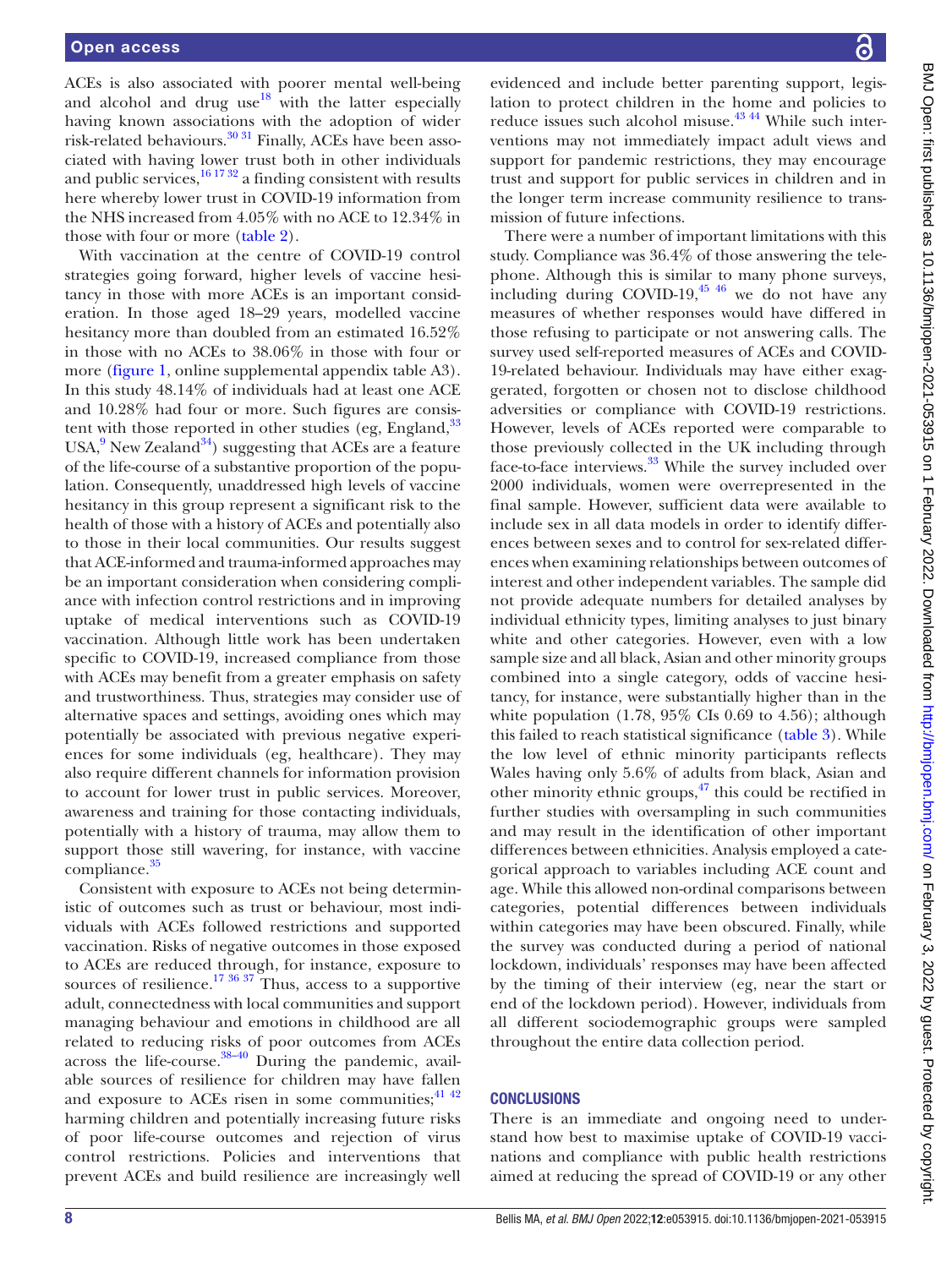infectious agents that may provide a threat to public health. Coping with trauma resulting from at least one current or previous ACE is common in the populations of many countries with proportions having experienced multiple ACEs frequently reaching ten percent or more of the population.<sup>7</sup> Such individuals are already known to have greater health risks across the life-course. Results here, suggest such individuals may have more difficulty with compliance with public health control measures and consequently require additional support. A better understanding of how to increase their trust in health systems and compliance with health guidance is urgently required. Without consideration of how best to engage such individuals, some risk being effectively excluded from population health interventions, remaining at higher risks of infection and posing a potential transmission risk to others. Increasing the appeal of public health information and interventions, such as vaccination, to those who have experienced ACEs should be considered in health protection responses. Longer term, however, achieving better compliance with pandemic and other public health advice is another reason to invest in safe and secure childhoods for all children which are free from ACEs and rich in sources of resilience. Such measures appear likely not only to reduce health-harming behaviours and ill health across the life-course but may also reduce the spread of COVID-19 or other infectious threats to public health that may materialise in subsequent decades.

#### Twitter Mark A Bellis [@markabellis](https://twitter.com/markabellis) and Karen Hughes [@keh444](https://twitter.com/keh444)

Acknowledgements We are grateful to the residents of Wales who kindly participated in this study and to the staff of DJS research for data collection. We also thank Rebecca Hill and Tracy Black at Public Health Wales for their support with study development.

Contributors MAB and KH designed the study and all authors contributed to questionnaire development. HCEM, FG and KH contributed to the development of other survey materials and coordination with the Market Research Company. KF prepared the dataset for analysis and MAB undertook data analyses. MAB wrote the manuscript with contributions from KH, KF and SW. All authors reviewed the study findings and read and approved the final version before submission. MAB is responsible for the overall content as guarantor. The corresponding author attests that all listed authors meet authorship criteria and that no others meeting the criteria have been omitted.

Funding This work was supported by Public Health Wales. HCEM and FG were funded by Health and Care Research Wales through the National Centre for Population Health and Well-being Research. Award/Grant numbers are not applicable.

#### Competing interests None declared.

#### Patient consent for publication Not applicable.

Ethics approval This study involves human participants and was approved by the Bangor University Healthcare and Medical Sciences Ethics Committee Ref 2020- 16844. Participants gave informed consent to participate in the study before taking part.

Provenance and peer review Not commissioned; externally peer reviewed.

Data availability statement Data are available on reasonable request.

Supplemental material This content has been supplied by the author(s). It has not been vetted by BMJ Publishing Group Limited (BMJ) and may not have been peer-reviewed. Any opinions or recommendations discussed are solely those of the author(s) and are not endorsed by BMJ. BMJ disclaims all liability and responsibility arising from any reliance placed on the content. Where the content includes any translated material, BMJ does not warrant the accuracy and reliability of the translations (including but not limited to local regulations, clinical guidelines, terminology, drug names and drug dosages), and is not responsible for any error and/or omissions arising from translation and adaptation or otherwise.

Open access This is an open access article distributed in accordance with the Creative Commons Attribution Non Commercial (CC BY-NC 4.0) license, which permits others to distribute, remix, adapt, build upon this work non-commercially, and license their derivative works on different terms, provided the original work is properly cited, appropriate credit is given, any changes made indicated, and the use is non-commercial. See: [http://creativecommons.org/licenses/by-nc/4.0/.](http://creativecommons.org/licenses/by-nc/4.0/)

#### ORCID iDs

Mark A Bellis<http://orcid.org/0000-0001-6980-1963> Karen Hughes<http://orcid.org/0000-0001-8097-3395> Kat Ford<http://orcid.org/0000-0002-2984-5838>

#### **REFERENCES**

- <span id="page-8-0"></span>1 Desvars-Larrive A, Dervic E, Haug N, *et al*. A structured open dataset of government interventions in response to COVID-19. *[Sci Data](http://dx.doi.org/10.1038/s41597-020-00609-9)*  $2020.71 - 9$
- <span id="page-8-1"></span>2 Pak A, McBryde E, Adegboye OA. Does high public trust amplify compliance with stringent COVID-19 government health guidelines? A multi-country analysis using data from 102,627 individuals. *[Risk](http://dx.doi.org/10.2147/RMHP.S278774)  [Manag Healthc Policy](http://dx.doi.org/10.2147/RMHP.S278774)* 2021;14:293–302.
- <span id="page-8-11"></span>3 Clark C, Davila A, Regis M, *et al*. Predictors of COVID-19 voluntary compliance behaviors: an international investigation. *[Glob Transit](http://dx.doi.org/10.1016/j.glt.2020.06.003)* 2020;2:76–82.
- 4 Wright L, Steptoe A, Fancourt D. Predictors of self-reported adherence to COVID-19 guidelines. A longitudinal observational study of 51,600 UK adults. *[Lancet Reg Health Eur](http://dx.doi.org/10.1016/j.lanepe.2021.100061)* 2021;4:100061.
- <span id="page-8-2"></span>5 Lazarus JV, Ratzan SC, Palayew A, *et al*. A global survey of potential acceptance of a COVID-19 vaccine. *[Nat Med](http://dx.doi.org/10.1038/s41591-020-1124-9)* 2021;27:225–8.
- <span id="page-8-3"></span>6 Anda RF, Butchart A, Felitti VJ, *et al*. Building a framework for global surveillance of the public health implications of adverse childhood experiences. *[Am J Prev Med](http://dx.doi.org/10.1016/j.amepre.2010.03.015)* 2010;39:93–8.
- <span id="page-8-4"></span>7 Hughes K, Bellis MA, Hardcastle KA, *et al*. The effect of multiple adverse childhood experiences on health: a systematic review and meta-analysis. *[Lancet Public Health](http://dx.doi.org/10.1016/S2468-2667(17)30118-4)* 2017;2:e356–66.
- 8 Graf GH-J, Chihuri S, Blow M, *et al*. Adverse childhood experiences and justice system contact: a systematic review. *[Pediatrics](http://dx.doi.org/10.1542/peds.2020-021030)* 2021;147:1–15.
- <span id="page-8-12"></span>9 Merrick MT, Ford DC, Ports KA, *et al*. Vital signs: estimated proportion of adult health problems attributable to adverse childhood experiences and implications for prevention - 25 states, 2015-2017. *[MMWR Morb Mortal Wkly Rep](http://dx.doi.org/10.15585/mmwr.mm6844e1)* 2019;68:999–1005.
- 10 Amemiya A, Fujiwara T, Shirai K, *et al*. Association between adverse childhood experiences and adult diseases in older adults: a comparative cross-sectional study in Japan and Finland. *[BMJ Open](http://dx.doi.org/10.1136/bmjopen-2018-024609)* 2019;9:e024609–9.
- 11 Deschênes SS, Graham E, Kivimäki M, *et al*. Adverse childhood experiences and the risk of diabetes: examining the roles of depressive symptoms and cardiometabolic dysregulations in the Whitehall II cohort study. *[Diabetes Care](http://dx.doi.org/10.2337/dc18-0932)* 2018;41:2120–6.
- <span id="page-8-5"></span>12 Sanchez-Ramirez DC, Mackey D. Underlying respiratory diseases, specifically COPD, and smoking are associated with severe COVID-19 outcomes: a systematic review and meta-analysis. *[Respir](http://dx.doi.org/10.1016/j.rmed.2020.106096)  [Med](http://dx.doi.org/10.1016/j.rmed.2020.106096)* 2020;171:106096.
- <span id="page-8-6"></span>13 Földi M, Farkas N, Kiss S, *et al*. Obesity is a risk factor for developing critical condition in COVID‐19 patients: a systematic review and meta‐analysis. *[Obes Rev](http://dx.doi.org/10.1111/obr.13095)* 2020;21:1–9.
- <span id="page-8-7"></span>14 Huang I, Lim MA, Pranata R. Diabetes mellitus is associated with increased mortality and severity of disease in COVID-19 pneumonia – a systematic review, meta-analysis, and meta-regression. *[Diabetes](http://dx.doi.org/10.1016/j.dsx.2020.04.018)  [Metab Syndr](http://dx.doi.org/10.1016/j.dsx.2020.04.018)* 2020;14:395–403.
- 15 Sahle BW, Reavley NJ, Li W, *et al*. The association between adverse childhood experiences and common mental disorders and suicidality: an umbrella review of systematic reviews and metaanalyses. *[Eur Child Adolesc Psychiatry](http://dx.doi.org/10.1007/s00787-021-01745-2)* 2021. doi:10.1007/s00787- 021-01745-2. [Epub ahead of print: 27 Feb 2021].
- <span id="page-8-8"></span>16 Munoz RT, Hanks H, Brahm NC, *et al*. Adverse childhood experiences and trust in the medical profession among young adults. *[J Health Care Poor Underserved](http://dx.doi.org/10.1353/hpu.2019.0018)* 2019;30:238–48.
- <span id="page-8-10"></span>17 Hughes K, Ford K, Davies A. *Sources of resilience and their Moderating relationships with harms from adverse childhood experiences*. Public Health Wales: Wrexham, 2018.
- <span id="page-8-9"></span>18 Bellis MA, Hughes K, Ford K, *et al*. Life course health consequences and associated annual costs of adverse childhood experiences